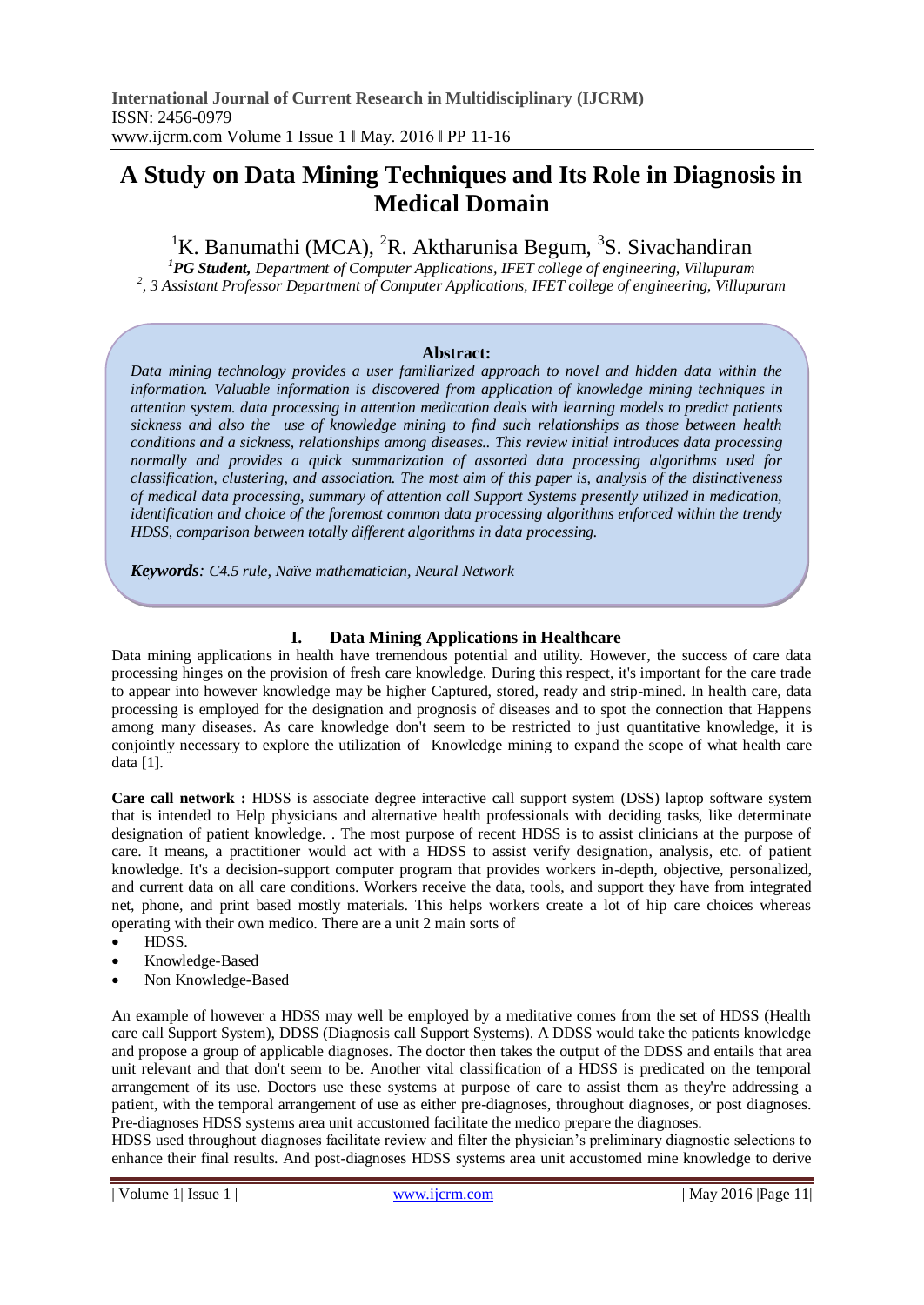connections between patients and their past case history and to predict future events.Features of a Knowledge-Based HDSS are most HDSS contains 3 components, the mental object, reasoning engine and mechanism to speak. The mental object contains the IF-THEN rules. The reasoning engine combines the foundations from the mental object with the patient's knowledge .The communication mechanism can enable the system to point out the results to the user furthermore as have input into the system. Features of a non-Knowledge-Based HDSS Two sorts of non-knowledge-based systems area unit neural networks and genetic algorithmic rule. Neural networks use nodes and weighted connections between them to analyses the patterns found within the patient knowledge to derive the associations between the symptoms and a designation. Genetic Algorithms area unit supported simplified organic process processes exploitation directed choice to attain optimum HDSS results. The HDSS options related to success include the following: it is integrated into the health care work flow rather than as a separate log-in or screen.it is electronic instead of paper-based templates.it provides call support at the time and site of care instead of before or once the patientencounter.it provides (active voice) recommendations for care, not simply assessments.

**Characteristics of care call support Systems :** The care DSS's area unit the sort of laptop programs that assist physicians and medical workers in health care deciding tasks. Most of the care call support systems (HDSS's) area unit equipped with diagnostic help module, medical care critiquing and coming up with module, medications prescribing module, data retrieval scheme (for instance formulating correct clinical questions) and image recognition and interpretation section (X-rays, CT, MRI scans) fascinating example of HDSS's area unit machine learning systems that area unit capable of making new care data. By analyzing care cases a care call network will manufacture a close description of input options with a singular characteristic of care conditions. It supports could also be invaluable in longing for changes in patient's health condition. These systems could improve patient's safety by reducing errors in identification. They'll conjointly improve medications and check ordering.

Furthermore, the standard of care gets higher because of the prolongation of the time clinicians pay with a patient. It should be an impression of application of correct tips, up-to date care proof and improved documentation. Moreover, the potency of the health health care delivery is improved by reducing prices through quicker order process or eliminated duplication of tests.

#### **Samples of care call support systems**

These area unit the samples of HDSS **CADUCEUS** Diagnosis professional DX mate DX plain ESAGIL **MYCIN** RODIA HELP ERA

There exist many care call Support Systems (HDSS's). They assist in early detection of diseases. During this survey a number of the foremost vital systems area unit given. They are utilized in hospitals. To gift the thought of care call Support Systems 3 sample ones area unit described: facilitate, DX plain and ERA.

**Help :** One of the foremost fashionable and advanced care call network is termed facilitate. It helps the clinicians in deciphering care data, identification the illness of patients, maintaining care protocols and alternative tasks .In 2003 a replacement version was free, referred to as facilitate . It's equipped with a data info that stores concerning 32000 emergency cases and a health care call support engine. This method contains 2 assistants referred to as antibiotic assistant and respiratory disease diagnostic assistant. The aim of the previous is to seek out the pathogens inflicting the infection and to recommend the most affordable medical care for patients with e.g. allergies or nephritic functions.

**DX** plain : It is a care call network (HDSS) on the market through the planet Wide net that assists clinicians by generating stratified diagnoses supported user input of patient signs and symptoms, laboratory results, and alternative care findings every care finding entered into DX plain is assessed by determinate the importance of the finding and the way powerfully the finding supports a given designation for every illness within the mental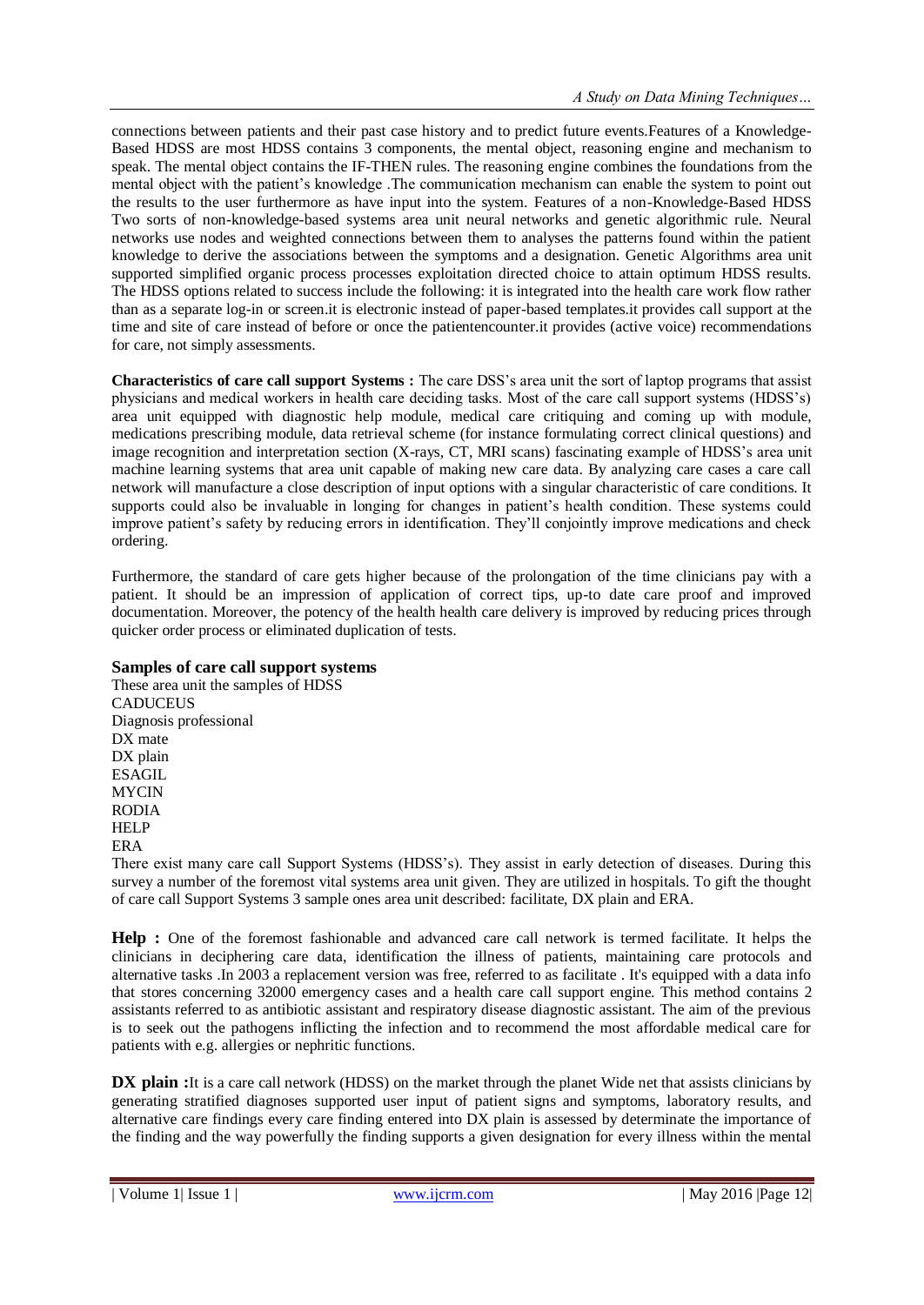object. Exploitation this criterion, DX plain generates hierarchy differential diagnoses with the foremost doubtless diseases Yielding rock bottom rank.

**ERA (Early Referrals Application) :** The Early Referrals Application (ERA) is one among the latest and most promising care call Support Systems. This resolution is devoted to detection of various sorts of cancers in their early stage. the applying has been developed in nice Great Britain by GP's associated with the university hospitals of Leicester NHS Trust since 2011[3]

## **II. Importance of Health Care**

These square measure the some vital options in attention. Access all the patient records and quickly sight anomalies, Analyze information victimization an automatic system, that is beneficial within the case of major and perennial anomalies, Boost productivity and care quality through remote, shorter and additional frequent consultations, Interact quickly and simply in a very structured approach via tools shared between the first care supplier and therefore the nurses to blame for every day patient monitoring, Provide psychological feature support for patients WHO want it, Contribute to medicine analysis through the tool's attention info.

## **III. Application of knowledge mining in attention**

Business and selling organizations is also earlier than attention in applying data processing to derive information from information. This is often quickly ever-changing. Thriving mining applications are enforced within the attention arena, 3 of that square measure delineate below

**Hospital Infection management :** No binomial infections have an effect on two million patients every year within the u. s., and therefore the variety of drug-resistant infections has reached unexampled levels14. Early recognition of outbreaks and rising resistance needs proactive police work. Computer-assisted police work analysis has centered on distinctive unsound patients, expert systems, and potential cases and police work deviations within the incidence of predefined events. The system uses association rules on culture associate deg reed patient care information obtained from the laboratory data management systems and generates monthly patterns that square measure reviewed by an skilled in infection management Developers of the system conclude enhancing infection management with the info mining system is additional sensitive than ancient infection management police work, and considerably additional specific.

**Ranking Hospitals :** Organizations rank hospitals and attention plans supported data re portable by attention suppliers. There associate degree assumption of uniform coverage, however analysis shows area for improvement in uniformity. Data processing techniques are enforced to look at coverage practices. With the employment of International Classification of Diseases, ninth revision, codes (risk factors) and by reconstructing patient profiles, cluster and association analyses will show however risk factors square measure re portable.16 Standardized coverage is very important as a result of hospitals that under report risk factors can have lower predication for patient mortality. Notwithstanding their success rates square measure adequate those of different hospitals, their ranking are going to be lower as a result of the re-portable a larger distinction between foreseen and actual mortality. Sixteen Standardized coverage would even be vital for meaning comparisons across hospitals.

Identifying unsound Patients American Health ways that provides malady disease management services to hospitals and health plans designed to reinforce the standard and lower the value of treatment of people with polygenic disorder. To reinforce the company's ability to prospectively establish unsound patients, yankee Health ways that uses prophetic modeling technology. In depth patient data is combined and explored to predict the probability of short health issues and intervene proactively for higher short and long results. A strong data processing and model building resolution identifies patients WHO square measure trending toward an unsound condition. This data offers nurse care coordinators an advantage in distinctive unsound patients so steps is taken to enhance the patients quality of attention and to forestall health issues within the future.

**Treatment effectiveness :** Data mining applications is developed to judge the effectiveness of medical treatments. By comparison and different causes, symptoms, and courses of treatments, data mining will deliver associate degree analysis of that courses of action prove effective? for instance, the outcomes of patient teams treated with completely different drug regimens for constant malady or condition is compared to work out that treatments work best and square measure most price effective.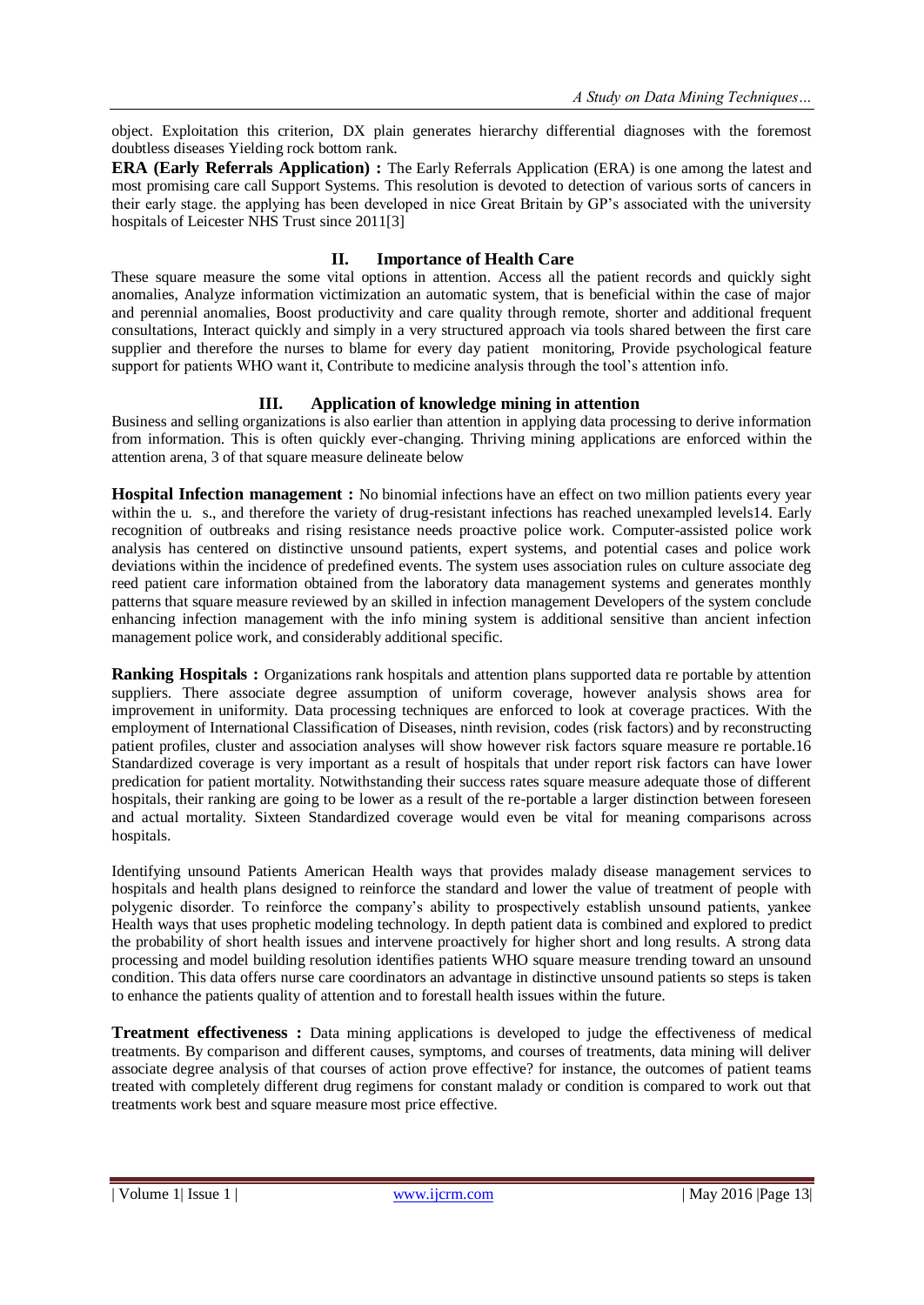**Health care management :** To aid attention management, data processing applications is developed to higher establish and track chronic malady states and unsound patients, style acceptable interventions, and cut back the quantity of hospital admissions and claims.

**Customer relationship management :** While client relationship management could be a core approach in managing interactions between business organizations—typically banks and retailers—and their customers, it's no minor in a very attention context. Client interactions might occur through decision centers, physicians' offices, request departments, inmate settings, and mobile care settings

**Fraud and abuse** : Data mining applications that commit to sight fraud and abuse usually establish norms so establish uncommon or abnormal patterns of claims by physicians, laboratories, clinics, or others. Among different things, these applications will highlight inappropriate prescriptions or referrals and deceitful insurance and medical claims.

## **IV. Experiment and analysis of algorithms**

Data mining algorithms that square measure identified to be quite common in MDSS square measure enforced in rail surroundings. The aim of this chapter is to acquaint one with the rail algorithms implementation details, describe vital parameters and show the ways that of the result presentation

**C4.5 rule :** In rail surroundings the rule C4.5 is named J48 and it's the latest version of this algorithm's implementation. The parameters of C4.5 rule permits ever-changing confidence threshold to blame for tree pruning, minimum variety of instances that square measure permissible at a leaf. It's conjointly potential to line the scale of pruning set that is that the variety of knowledge components from that the last is employed for tree pruning. That is more, WEKA's C4.5 call tree is also cropped with the reduced error pruning. to attain this it's essential to show on reduced Error Pruning (set True instead default False). The generated call tree is also bestowed within the text type. It's conjointly potential to visualize graphical (more intuitive) sort of the tree. the choice tree leafs have values in brackets like as an example (15.0/1.0) what means fifteen instances followed this formula properly and one was misclassified.

#### **Advantages &disadvantages:**

The advantages of the C4.5 are:

- Builds models that may be simply taken
- Straight forward to implement
- Will use each categorical and continuous values
- Deals with noise

The disadvantages are:

• Little variation in information will cause completely different call trees (especially once the variables square measure near one another in value)

• Doesn't work fine on a tiny low coaching setC4.5 is employed in classification issues and it's the foremost used rule for building DT. It's appropriate for globe issues because it deals with numeric attributes and missing values. The rule will be used for building smaller or larger, additional correct decision trees and therefore the rule is kind of time economical.

**Naïve mathematician :** Naïve mathematician classifier has quite straightforward interface in rail surroundings. It permits one to pick the kernel figurer for numeric attributes instead of traditional standard distribution and used supervised Discretization whereas changing numeric attributes to normal ones. The output of Naïve mathematician classifier has text type. Following the rule the dependences between every conditional attribute and call attribute square measure verified and full statistics square measure bestowed.

**Advantages and disadvantages :** The advantages of naïve Baye Thomas mathematician are: The naive Bayes classifier's beauty is in its simplicity, machine potency, and smart classification performance. Three problems ought to be unbroken in mind, however. First, the naïve mathematician classifier needs a really sizable amount of records to get smart results. Second, wherever a predictor class isn't gift within the coaching information, naive mathematician assumes that a brand new record thereupon class of the predictor has zero chance. This could be a tangle if this rare predictor worth is very important. For instance, take into account the target variable bought high-value insurance and therefore the predictor class own yacht. If the coaching information don't have any records with owns yacht  $=$  one, for any new records wherever owns yacht  $=$  one,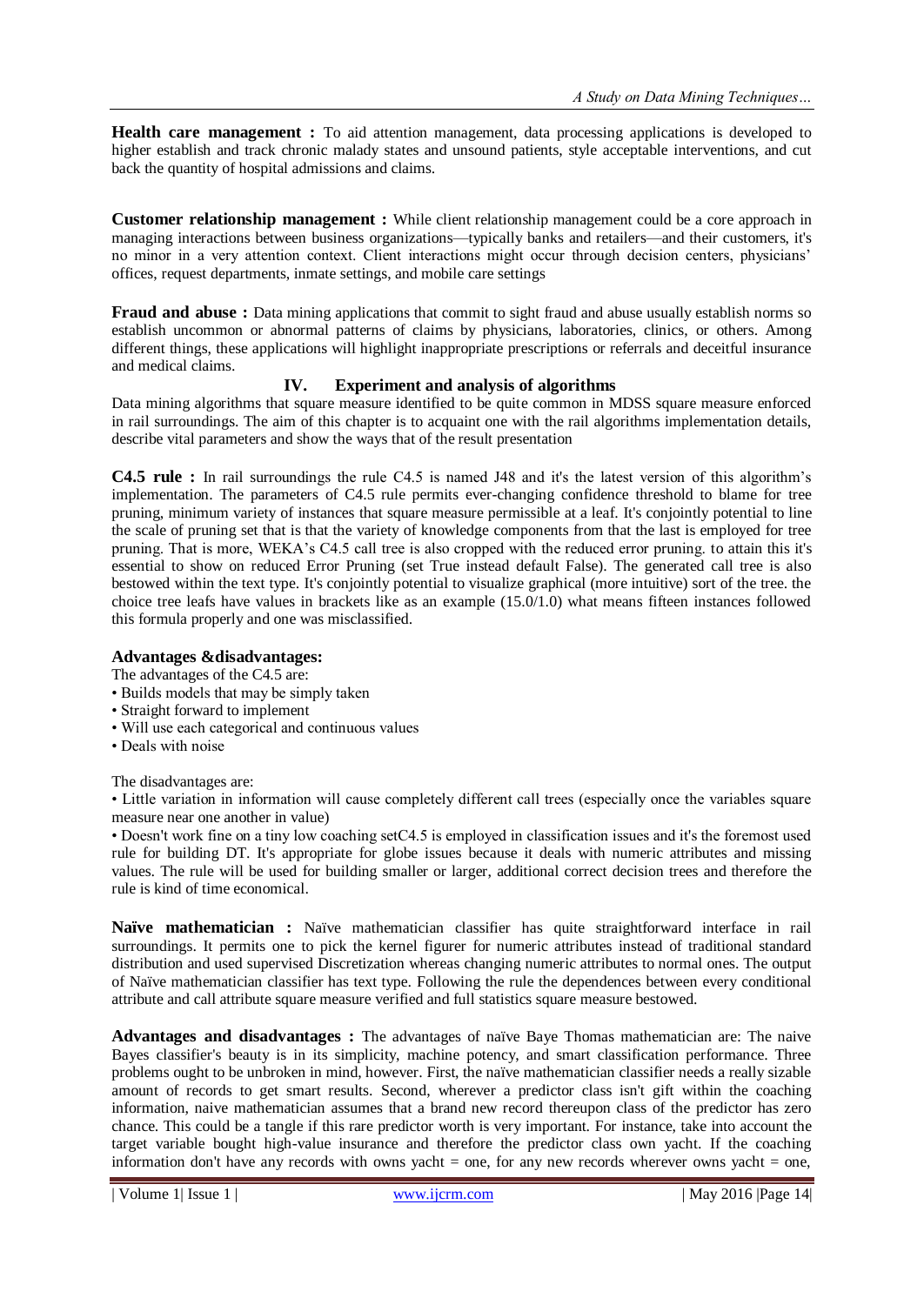naive mathematician can assign a chance of zero to the target variable bought high-value insurance. With no coaching records with owns yacht = one, of course, no data processing technique are going to be ready to incorporate this probably vital variable into the classification model—it are going to be neglected. With naive mathematician, however, the absence of this predictor actively "out votes" the other data within the record to assign a zero to the target worth (when, during this case, it's a comparatively smart probability of being a 1).

The presence of an over-sized coaching set (and considered binning of continuous variables, if required) helps mitigate this impact. The disadvantages are: A delicate issue ("disadvantage" if you like) with Naive-Bayes is that if you've got no occurrences of a category label and a precise attribute worth along (e.g. class="nice", shape="sphere") then the frequency-based chance estimate are going to be zero. Given Naive-Bayes' conditional independence assumption, once all the chances square measure multiplied you may get zero and this can have an effect on the posterior chance estimate. This downside happens after us square measure drawing samples from a population and therefore the drawn vectors don't seem to be totally representative of the population. Lagrange correction and different schemes are planned to avoid this undesirable scenario.

#### **V. Neural Network**

NN could be a non knowledge-based adaptation HDSS that uses a sort of AI, conjointly called machinelearning, that enables the systems to be told from past experiences examples and acknowledges patterns in attention data. It consists of nodes known as nerve cell and weighted connections that transmit signals between the neurons in a very forward or coiled fashion. It consists of three main layers: Input that is information receiver, Output that communicates results or potential diseases and Hidden that processes information. The system becomes additional economical with far-famed results for giant amounts of knowledge.

**Advantages and disadvantages:** The advantages of NN embrace the elimination of desperate to program the systems and providing input from specialists. The NN HDSS will method incomplete information by creating educated guesses concerning missing information and improves with each use owing to its traditional system learning. To boot, NN systems don't need giant information bases to store outcome data with its associated chances. A neural network will perform tasks that a linear program cannot. once a component of the neural network fails, it will continue with none downside by their parallel nature a number of the disadvantages square measure that the coaching method is also time overwhelming leading users to not create use of the systems effectively. The NN systems derive their own formulas for weight and mixing information supported the applied math recognition patterns over time which can be troublesome to interpret and doubt the system's responsibility. The neural network wants coaching to work. The design of a neural network is completely different from the design of microprocessors thus has to be emulated. Examples embrace the identification of inflammation, back pain, infarction, medicine emergencies and skin disorders. The NN's diagnostic predictions of pulmonic embolisms were in some cases even higher than physician's predictions.



Figure 1 Neural Network for medical diagnosis case

#### **VI. Data Sets**

There are differing types of information sets are used like patient's record data sets, sickness knowledge sets and measure data sets. Four UCI medical data sets liver disease, heart condition, medicine sickness, diabetes, and carcinoma. Heart disease database-According to statistics heart condition may be a leading reason of death in 2007. The foremost common heart sickness heart condition cardiopathy cardiovascular diseases or coronary heart disease, anemia heart condition, disorder, corpulence, hereditary heart condition, hypertensive heart disease and control heart condition. There is also variety of symptoms of the sickness. Finding patterns in heart disease knowledge could facilitate diagnose future cases of this health problem. The heart sickness information was collected by the V.A. middle, Long Beach and Cleveland Clinic Foundation in 1988.